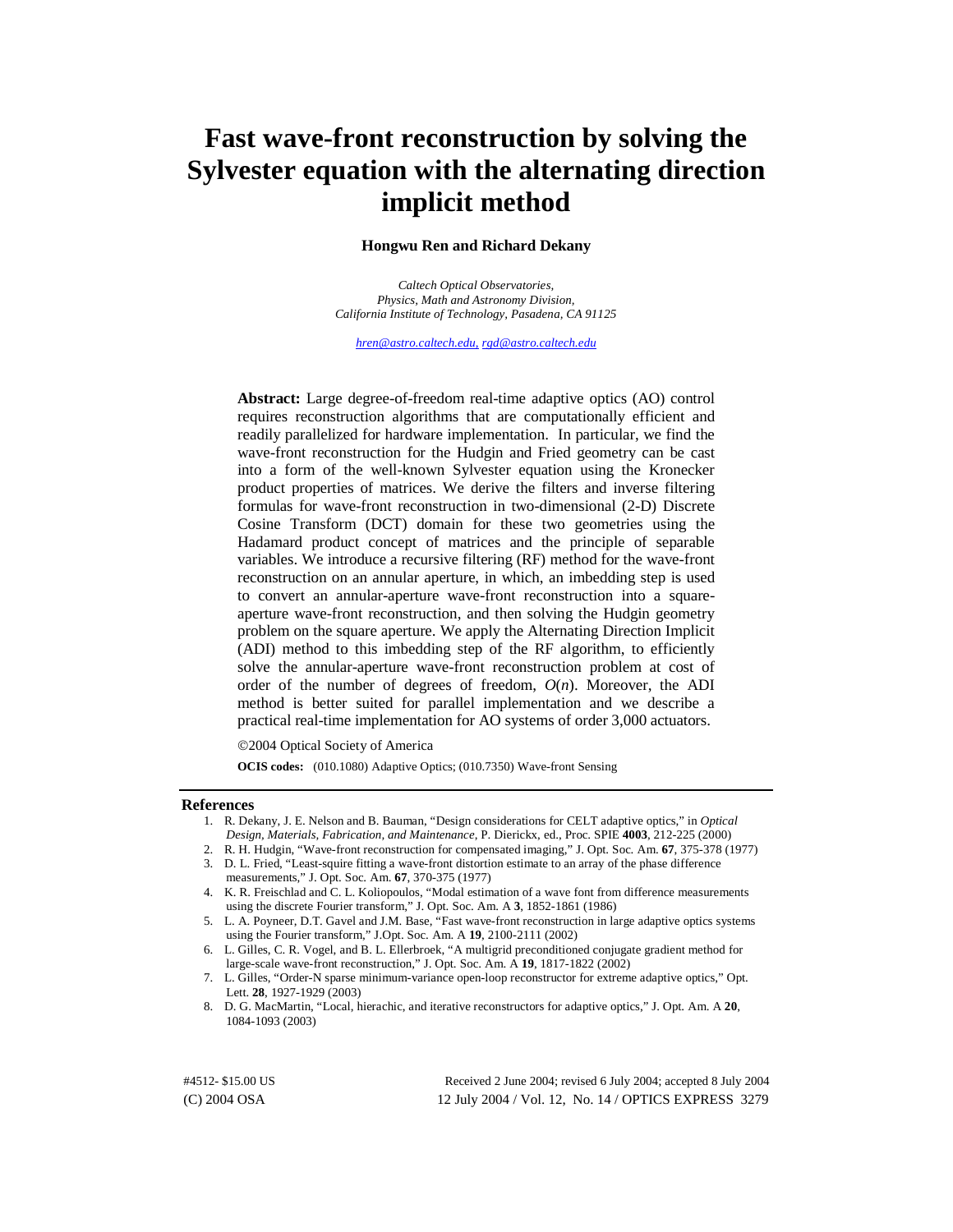- 9. F. Shi, D. G. MacMartin, M. Troy, G. L. Brack, R. S. Burruss, and R. G. Dekany, "Sparse matrix wave-front reconstruction: simulations and experiments," in *Adaptive optical system technologies II*, P. Wizinowich, ed., Proc. SPIE **4839**, 1035-1044 (2002)
- 10. B. R. Hunt, " Matrix formulation fo the reconstruction of phase values from phase differences," J. Opt. Soc. Am. **69**, 393-399 (1979)
- 11. R. A. Horn, C. R. Johnson, *Topics in matrix analysis*, (Cambridge University Press, New York, 1991)
- 12. H. Ren, R. Dekany, "wave-front reconstruction for extreme adaptive optics based on fast recursive filtering," submitted to *applied optics*
- 13. A. Lu and E. L. Wachspress, "Solution of Lyapunov equations by alternating direction implicit iteration," Computers Math. Applic. **21(9)**, 43-58 (1991)
- 14. R. H. Bartels and G. W. Stewart, "Solution of the matrix equation AX + XB = C," Comm. of ACM **15**, 820- 826 (1972)
- 15. D. S. Watkins, *Fundamentals of Matrix Computations, second edition* (John Wiley & Sons, inc., New York, 2002)
- 16. Rao and P. Yip, *Discrete Cosine Transform, Algorithm, Advantages, Applications* (Academic Press, inc, San Diego, 1990)
- 17. R. G. Lane, A. Glindemann, and J.C. Dainty, "Simulation of a Kolmogorov phase screen," Waves in Random Media **2**, 209-224 (1992)

#### **1. Introduction**

Adaptive optics is an ideal technology developed for compensation of aberrations in optical systems or due to atmospheric turbulence to achieve unprecedented quality of astronomical observations and measurements. Wave-front reconstructors are an indispensable element of most AO systems. Whatever configuration used in these systems, such as extreme AO or multi-conjugate AO, fast and efficient algorithms allowing for hardware implementations are required to realize real time reconstruction and control for future giant telescope [1].

The most commonly used geometries for wave-front reconstruction are Hudgin and Fried geometries [2-3]. We will consider both geometries and develop a new wave-front reconstruction algorithm - the RF algorithm. Freischalad *et al* [4] have used the 2-D discrete Fourier transform (DFT) domain filtering method to perform wave-front estimation for various types of wave-front slope sampling geometry on a rectangular aperture, and Poyneer *et al* [5] have demonstrated further this algorithm using a curl-free boundary method to reduce the period boundary error, and derived a 2-D inverse filtering formula in the DFT domain for the Fried geometry. These algorithms scale as *O*(*nlogn*) when implemented with fast Fourier transforms, where *n* is the degree of the freedom for the wave-front sensor. Gilles *et al* [6] have described an *O*(*nlog n*) multigrid preconditioned conjugate gradient method, as well as an  $O(n)$  sparse minimum-variance open-loop wave-front reconstructor based on multigrid preconditioning with a symmetrical Gauss-Seidel smoothing function [7]. MacMartin [8] has proposed hierarchic iterative wave-front reconstructors which scale linearly using a local influence function assumption. Shi *et al* have validated them experimentally at Palomar Observatory [9].

The fundamental algebraic structure of the wave-front reconstruction problem for the Hudgin geometry has been studied using a matrix representation and the least square principle by Hunt [10]. However, the reconstructor he developed is slow due to the particular iterative methods he adopted. By casting the reconstruction problem into the language of traditional image processing, we can create fast algorithms that have been specifically designed for astronomical adaptive optics systems, and overcome this limitation. In this theoretical context, we write the gradient matrix into a Kronecker product [11] form and use it with the least square wave-front reconstructor to derive a novel reconstructor formulated as the Sylvester Equation. We then derive the inverse filtering formulas in the 2-D DCT domain for the Hudgin and Fried geometries wavefront reconstruction using the spectral theorem for symmetrical real matrices [12, 15], the Hadamard product definition of matrices [11], and the principle of separation of variables. We have recently developed a RF algorithm [12]. In this algorithm, we exploited an imbedding step to change the annular-aperture wave-front reconstruction problem for the Fried geometry to a square-aperture wave-front reconstruction

(C) 2004 OSA 12 July 2004 / Vol. 12, No. 14 / OPTICS EXPRESS 3280 #4512- \$15.00 US Received 2 June 2004; revised 6 July 2004; accepted 8 July 2004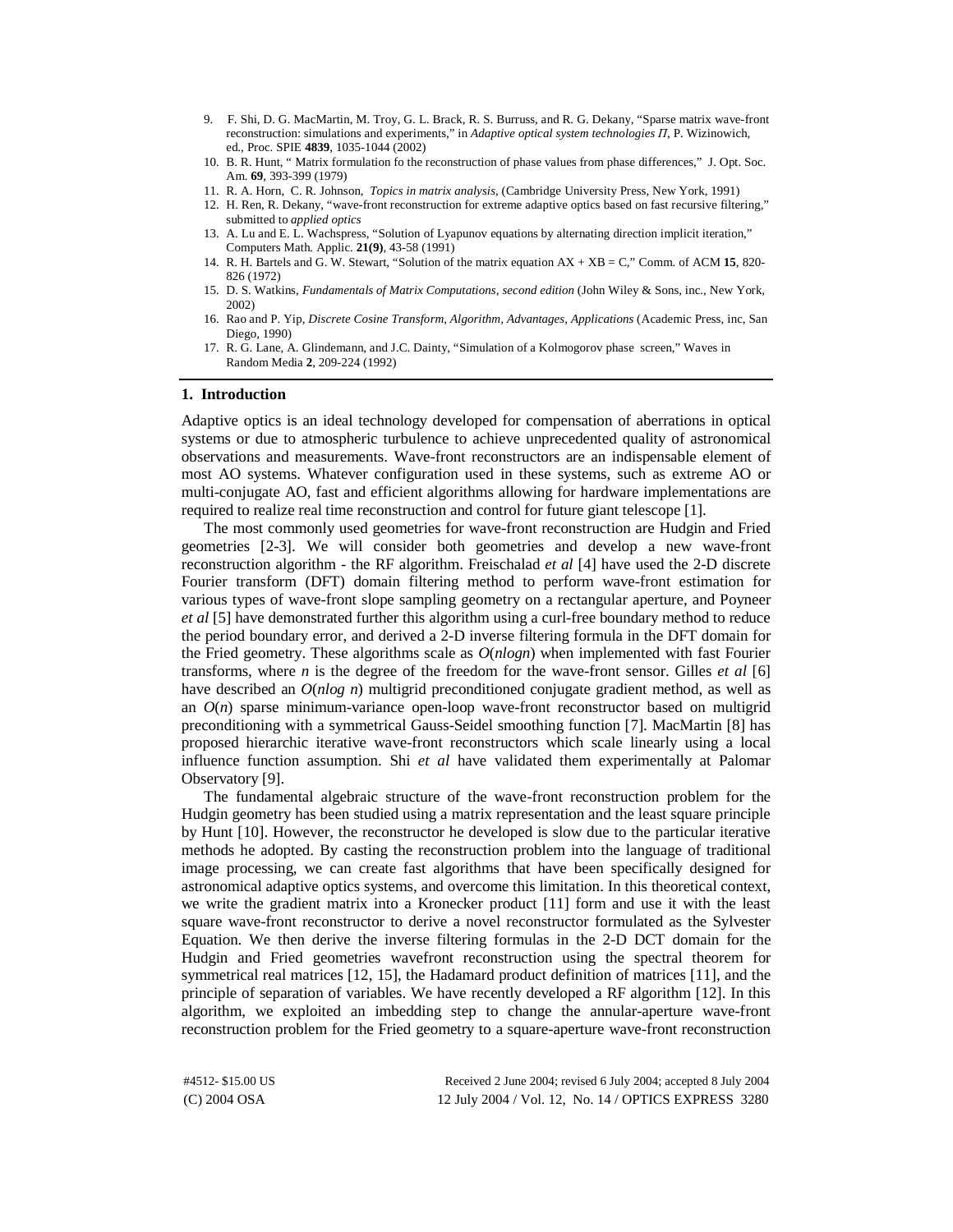problem for the Hudgin geometry, and then the square-aperture wave-front reconstruction problem was solved by the method of inverse filtering performed in the 2-D DCT domain and the multigrid method performed in the original image domain. The RF algorithm developed there scales as  $O(n \log n)$  and  $O(n)$  respectively when these two methods are used. In this investigation, we extend the RF algorithm by combining the square-aperture wave-front reconstructor based on the Sylvester equation with the RF algorithm, and then we solve the imbedding step in the RF algorithm using both ADI method [13] and exact Bartels-Stewart (BS) method [14]. We show that the ADI method is an *O*(*n*) method, and compare the performance of both the ADI and the BS methods by simulating the wave-front reconstruction process for a large adaptive optics system using the Monte Carlo method. We will not consider the phase branch-point problem here, but it is a problem that needs to be solved when adaptive optics is used in the airborne laser and laser communication systems.

#### **2. The Sylvester equation for wave-front reconstruction on a square aperture**

We will solve the following wave-front slope measurement equation for a single-conjugate adaptive optics system [10],

$$
s = P\phi + \eta \tag{1}
$$

where *s* is the wave-front phase difference vector, which is calculated from the centroid measurements in the subapertures of a Shack-Hartmann wave-front sensor (and interpreted according to the assuming sensor geometry),  $\phi$  is the incident wave-front phase vector,  $\eta$  is a vector representing noise on the slopes measurement. The matrix *P* is the influence matrix representing the gradient operator that transforms phase into phase difference. For convenience, the vectors *s*,  $\phi$  and  $\eta$  are arranged in a lexicographical order along the row direction of the corresponding 2-D images as described in Ref. [10]. The least squares estimation of Eq. (1) is equivalent to solving the following equation [10],

$$
P^T P \phi = P^T s \,. \tag{2}
$$

The matrix *P* can be expressed with two partitions,

$$
P = \begin{bmatrix} P_1 \\ P_2 \end{bmatrix},\tag{3}
$$

where  $P_1$  and  $P_2$  are sparse phase difference matrices along the *x* and *y* directions respectively. In this study, we concentrate mainly on the algebraic structure of the left-hand side of the Eq. (2). The right-hand side can be calculated directly using sparse matrix technique, though we will find it convenient to rewrite this as

$$
r = P^T s = P_1^T s_x + P_2^T s_y,
$$
 (4)

where  $s_x$  and  $s_y$  are wave-front phase differences along the row and column directions respectively.

We will derive the Sylvester equation for wave-front reconstruction using Eq. (2) with the wave-front phase φ defined on a *N*×*N* square-aperture sampling grid as defined in Ref. [10], for two different sensor geometries, those introduced by Hudgin [2] and Fried [3].

# *2.1 The Hudgin geometry*

Assuming we solve Eq. (1) for the Hudgin geometry, we can write  $P_1$  and  $P_2$  in Eq. (3) as the following form,

$$
P_1 = I \otimes D_1 ,P_2 = D_1 \otimes I , \t\t(5)
$$

| #4512-\$15.00 US | Received 2 June 2004; revised 6 July 2004; accepted 8 July 2004 |
|------------------|-----------------------------------------------------------------|
| $(C)$ 2004 OSA   | 12 July 2004 / Vol. 12, No. 14 / OPTICS EXPRESS 3281            |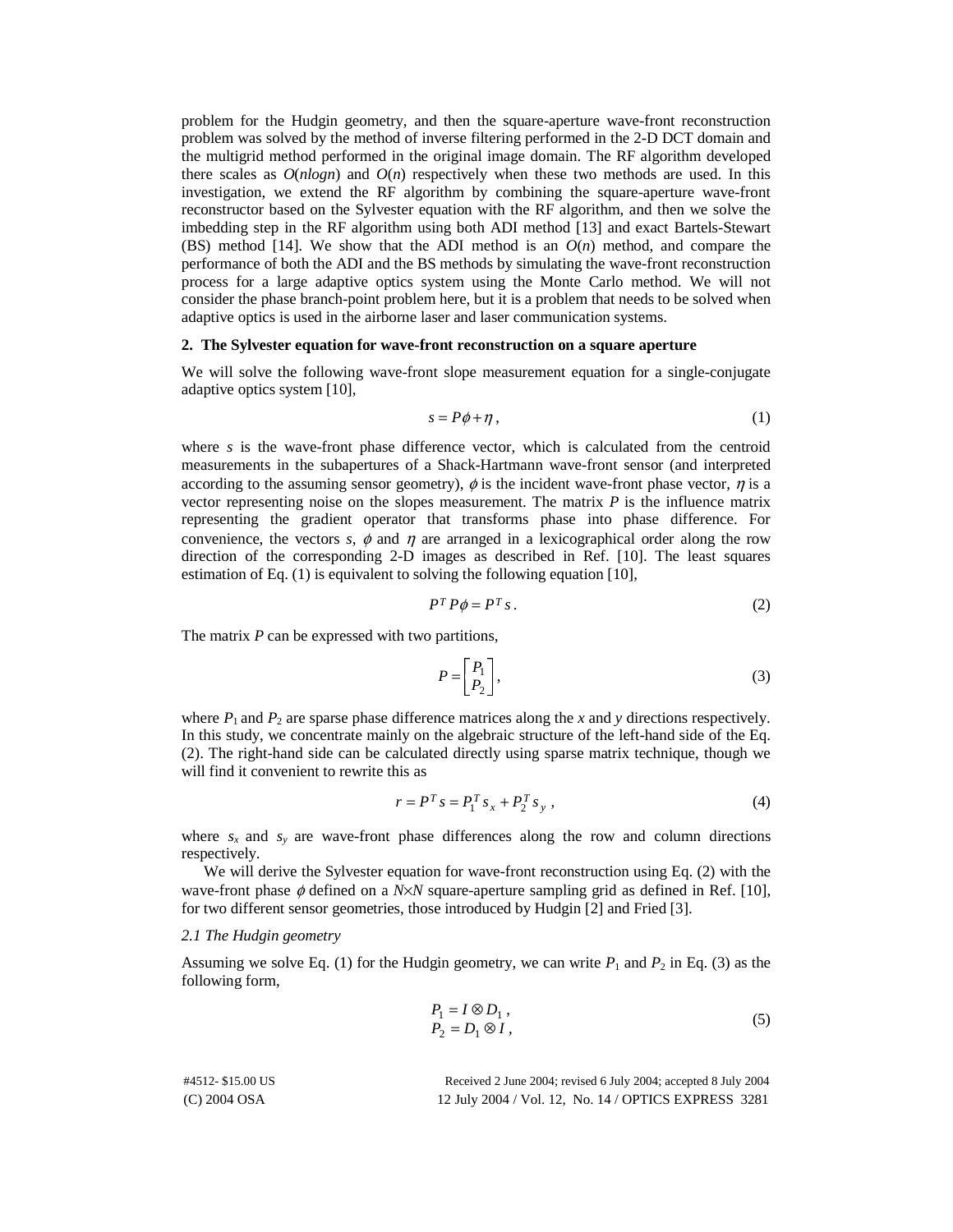in which, ⊗ is the Kronecker product [11]. For a matrix *Y* of size *m*×*n* and a matrix *Z* of size *j*×*k*,  $Y$  ⊗  $Z$  is defined as

$$
Y \otimes Z = \begin{bmatrix} y_{11}Z & y_{12}Z & \cdots & y_{1n}Z \\ y_{21}Z & y_{22}Z & \cdots & y_{2n}Z \\ \vdots & \vdots & \ddots & \vdots \\ y_{m1}Z & y_{m2}Z & \cdots & y_{mn}Z \end{bmatrix},
$$
 (6)

*Y* ⊗ *Z* is seen to be a matrix of size *mj*×*nk*. In Eq. (5), *I* is an identity matrix of order *N*, and the matrix  $D_1$  is a 1-D phase difference matrix of size  $(N-1)\times N$  for the Hudgin geometry [10],

$$
D_1 = \begin{bmatrix} 1 & -1 & & & \\ & 1 & -1 & & \\ & & \ddots & \ddots & \\ & & & 1 & -1 \\ & & & & 1 & -1 \end{bmatrix} . \tag{7}
$$

From equations (3) and (5), we obtain

$$
P^T P = (I \otimes D_1)^T (I \otimes D_1) + (D_1 \otimes I)^T (D_1 \otimes I).
$$
 (8)

Using the transpose property of the Kronecker product [11],

$$
(Y \otimes Z)^T = Y^T \otimes Z^T , \qquad (9)
$$

and its mixed product property [11],

$$
(Y \otimes Z)(W \otimes X) = (YW) \otimes (ZX), \tag{10}
$$

we can rewrite Eq. (8) as,

$$
P^T P = I \otimes A + A \otimes I, \qquad (11)
$$

where  $A = D_1^T D_1$ , is a matrix of size *N*×*N* having the following form [10],

$$
A = \begin{bmatrix} 1 & -1 & & & \\ -1 & 2 & -1 & & \\ & \ddots & \ddots & \ddots & \\ & & -1 & 2 & -1 \\ & & & -1 & 1 \end{bmatrix} .
$$
 (12)

This matrix is a tridiagonal matrix obtained from the 1-D central second differences. From Eq. (2) and (4), we immediately find that the least squares solution of the wave-front estimation Eq. (1) is equivalent to solution of the following equation in Kronecker product form,

$$
(I \otimes A + A \otimes I)\phi = r.
$$
 (13)

For compactness, we now define the *vec* operator as [11]

$$
vecA = \begin{bmatrix} a_1 \\ a_2 \\ \vdots \\ a_N \end{bmatrix},
$$
 (14)

which creates a large column vector from matrix *A* by stacking together all of its column vectors. The *vec* operator therefore reorders an image in a lexicographical order along the

| #4512- \$15.00 US | Received 2 June 2004; revised 6 July 2004; accepted 8 July 2004 |
|-------------------|-----------------------------------------------------------------|
| (C) 2004 OSA      | 12 July 2004 / Vol. 12, No. 14 / OPTICS EXPRESS 3282            |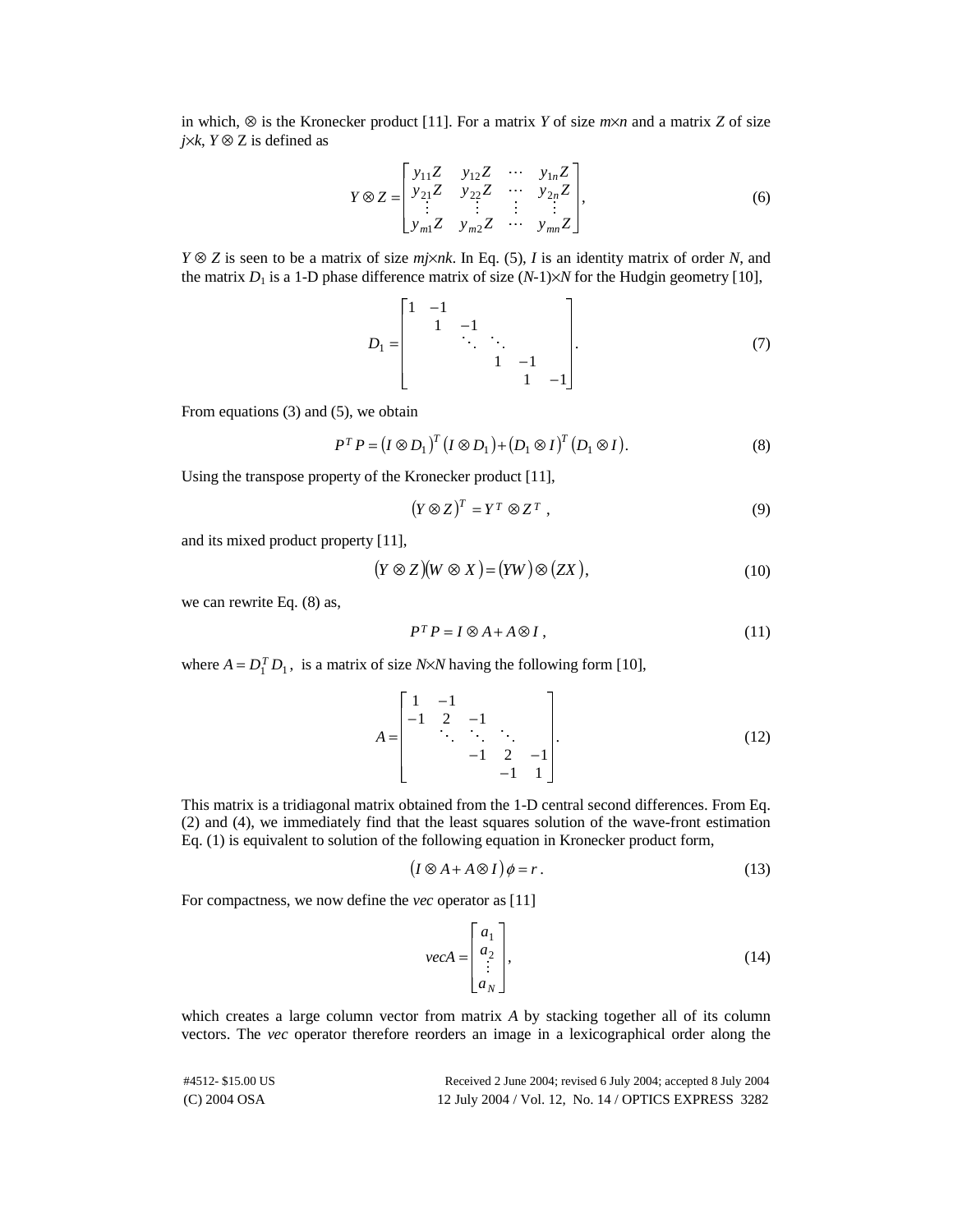column direction. Because we previously defined  $\phi$  and  $r$  to be vectors formed by stacking the represented images in a lexicographical order along their row direction, therefore from Eq. (13), we obtain the following representation of Eq. (2),

$$
(I \otimes A + A \otimes I) \ \text{vec}(\mathbf{\Phi}^T) = \text{vec}(R^T), \tag{15}
$$

where  $\Phi$  and *R* are 2-D matrices of size *N* $\times$ *N* representing the solution and residue images respectively, and with the image matrix row and column index defined as in Ref. [10]. From Eq. (15), using the symmetry properties of *A* and the *vec* operator property of the Kronecker product [11] defined as

$$
vec (AYB) = (BT \otimes A) vecY,
$$
 (16)

we finally obtain the following Sylvester equation for the wave-front reconstruction problem assuming a Hudgin geometry,

$$
A \Phi + \Phi A = R. \tag{17}
$$

This form of equation is also sometimes referred to as a Lyapunov equation.

# *2.2 The Fried geometry*

We use a similar method as above to derive the Sylvester equation for wave-front reconstruction on an *N*×*N* square-aperture sampling grid for the Fried sensor geometry. However, to account for the character of the Fried geometry, we introduce a 1-D interpolation matrix *F* of size (*N-*1)×*N* as follows,

$$
F = \begin{bmatrix} 0.5 & 0.5 & & & \\ & 0.5 & 0.5 & & \\ & & \ddots & & \\ & & & 0.5 & 0.5 \\ & & & & 0.5 & 0.5 \end{bmatrix}.
$$
 (18)

We use the Kronecker product technique along the row and column directions for the Fried geometry, and then we find that  $P_1$  and  $P_2$  in Eq. (3) have the following forms,

$$
P_1 = F \otimes D_1,
$$
  
\n
$$
P_2 = D_1 \otimes F,
$$
\n(19)

where matrix  $D_1$  is the same  $(N-1)\times N$  matrix as in Eq. (7) for the Hudgin geometry. The matrices  $P_1$  and  $P_2$  are sparse phase difference matrices along the row and column directions respectively for the Fried geometry. From Eq. (3) and (19), we obtain

$$
P^T P = (F \otimes D_1)^T (F \otimes D_1) + (D_1 \otimes F)^T (D_1 \otimes F).
$$
 (20)

Once again, using the transpose property and mixed product property of Kronecker product as in Eq.  $(9)$  and  $(10)$ , we obtain

$$
P^T P = H \otimes A + A \otimes H,\tag{21}
$$

in which,  $H = F^T F$  is a matrix of size  $N \times N$ , having the following form

$$
H = \frac{1}{4} \begin{bmatrix} 1 & 1 & & & \\ 1 & 2 & 1 & & \\ & \ddots & \ddots & \ddots & \\ & & 1 & 2 & 1 \\ & & & 1 & 1 \end{bmatrix},
$$
 (22)

(C) 2004 OSA 12 July 2004 / Vol. 12, No. 14 / OPTICS EXPRESS 3283 #4512- \$15.00 US Received 2 June 2004; revised 6 July 2004; accepted 8 July 2004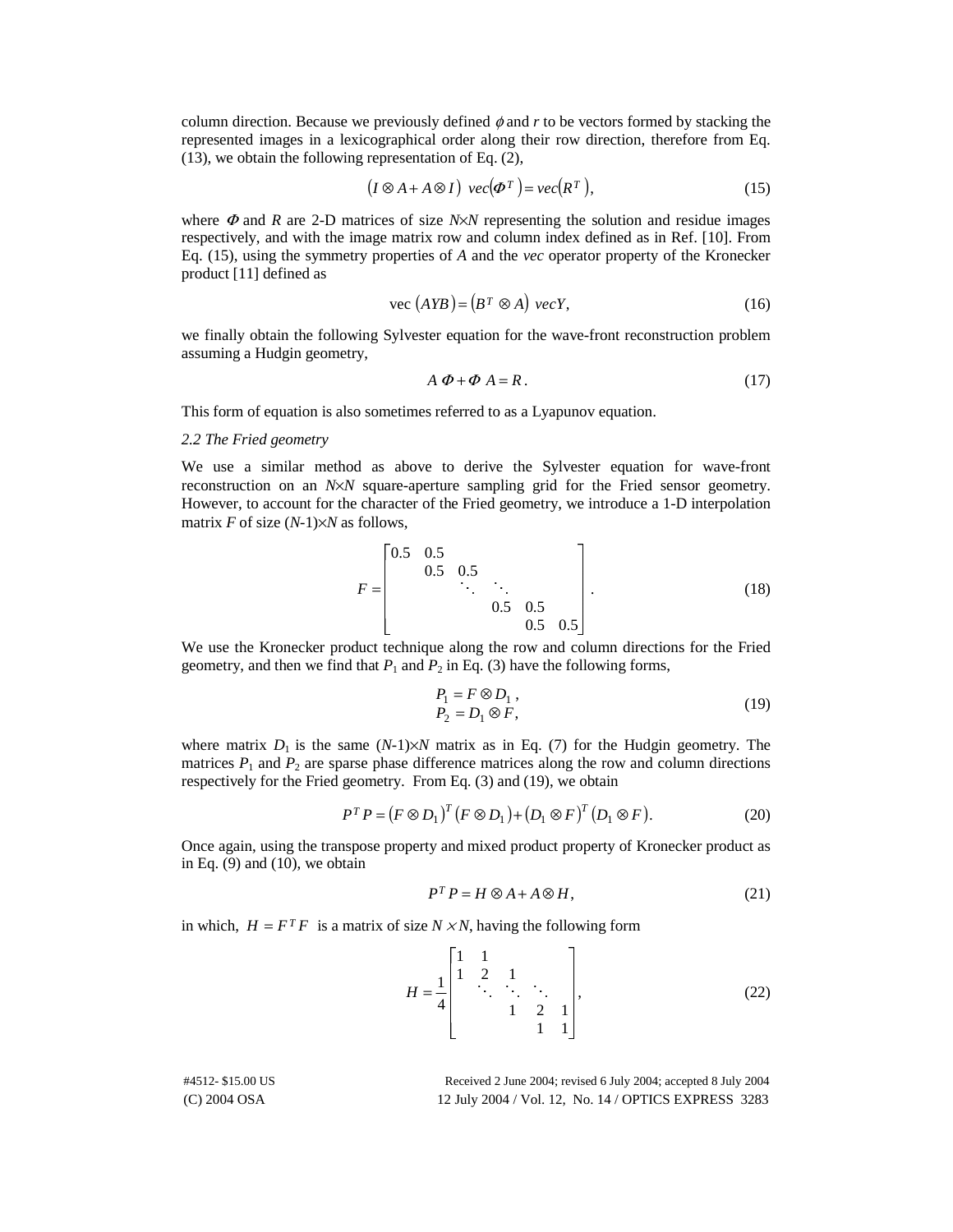and the matrix  $A$  takes the same form as in Eq.  $(12)$ . From Eq.  $(2)$  and  $(4)$ , we immediately find the following Kronecker product form of the wave-front estimation equation,

$$
(H \otimes A + A \otimes H)\phi = r.
$$
 (23)

Using the *vec* operator definition in Eq. (14), and the procedures described in the previous subsection, we obtain the generalized Sylvester equation for the Fried-geometry wave-front reconstruction as

$$
A \Phi H + H \Phi A = R, \qquad (24)
$$

in which,  $\Phi$  and  $R$  are the matrices representing solution and residue images as described in previous subsection for those in Eq. (17).

#### **3. Solution of the Sylvester equation for wave-front reconstruction in 2-D DCT domain**

Several computationally efficient techniques for solving Eq. (17) and (24) are available. In this section, we derive the Hudgin and Fried Filters formulas and the filtering relationship in 2-D DCT domain for the wave-front reconstruction on a square aperture.

# *3.1 DCT and the Hudgin filter for the Hudgin geometry*

An efficient fast transform method for solving the Sylvester Equation (17), corresponding to the Hudgin geometry, can be derived by exploiting the spectral theorem for real symmetrical matrices [12, 15], and the fact that matrix *A* in Eq. (12) is real symmetric. Accordingly, we know that *A* can be diagonalized by an orthonormal real matrix *M* of size *N*×*N*, such that,

$$
A = M A_A M^T. \tag{25}
$$

Substituting Eq. (25) into (17) and using the definition of an orthonormal real matrix, namely that  $M^{-1} = M^T$  or  $MM^T = M^T M = I$ , we obtain

$$
A_A M^T \Phi M + M^T \Phi M A_A = M^T R M . \qquad (26)
$$

In the real orthonormal matrix *M*, every column is a real orthonormal eigenvector (basis) of matrix *A*, and matrix  $A_A$  is a real eigenvalue matrix whose every diagonal value is a real eigenvalue of matrix *A*, we call it the spectrum matrix (or spectrum) of matrix *A*.

On the right-hand side of Eq. (26), right multiplication of *R* with a transform matrix *M* is equivalent to transforming it with respect to its rows; left multiplication of *R* with a transposed transform matrix  $M<sup>T</sup>$  is equivalent to transforming it with respect to its columns. According to the property of the separable transform [16], the right-hand side is just a 2-D orthonormal transform of *R*, but implemented by applying two 1-D orthonormal transforms to its rows and columns sequentially. Applying the same argument to the left-hand side of Eq. (26), we know  $M^T \Phi M$  is also equivalent to a 2-D orthonormal transform of the wave-front image  $\Phi$ into a spectral image in this transform domain. The left multiplication of  $M^T\Phi M$  by  $A_A$  is equivalent to multiplying every row of the 2-D spectrum with the eigenvalue in the corresponding row of matrix  $\Lambda_A$ . The right multiplication of  $M^T \Phi M$  by  $\Lambda_A$  is equivalent to multiplying every column of the 2-D spectrum with the eigenvalue in the corresponding column of matrix  $A_A$ , so we can write Eq. (26) as,

$$
\left(\lambda u^T + u\lambda^T\right) \circ \left(M^T\Phi M\right) = M^T R M , \qquad (27)
$$

where  $u = [1, 1, ..., 1]^T$ , is a column vector of size *N* full of ones in it; and  $\lambda = diag(A_A)$ , is a column vector of size *M* obtained from the discovered of the size well as expected. column vector of size *N*, obtained from the diagonal of the eigenvalue matrix; and the symbol  $\circ$  represents the Hadamard product [11], which is a entrywise product defined as  $(Y \circ Z)_{ij} =$ 

| #4512-\$15.00 US | Received 2 June 2004; revised 6 July 2004; accepted 8 July 2004 |
|------------------|-----------------------------------------------------------------|
| (C) 2004 OSA     | 12 July 2004 / Vol. 12, No. 14 / OPTICS EXPRESS 3284            |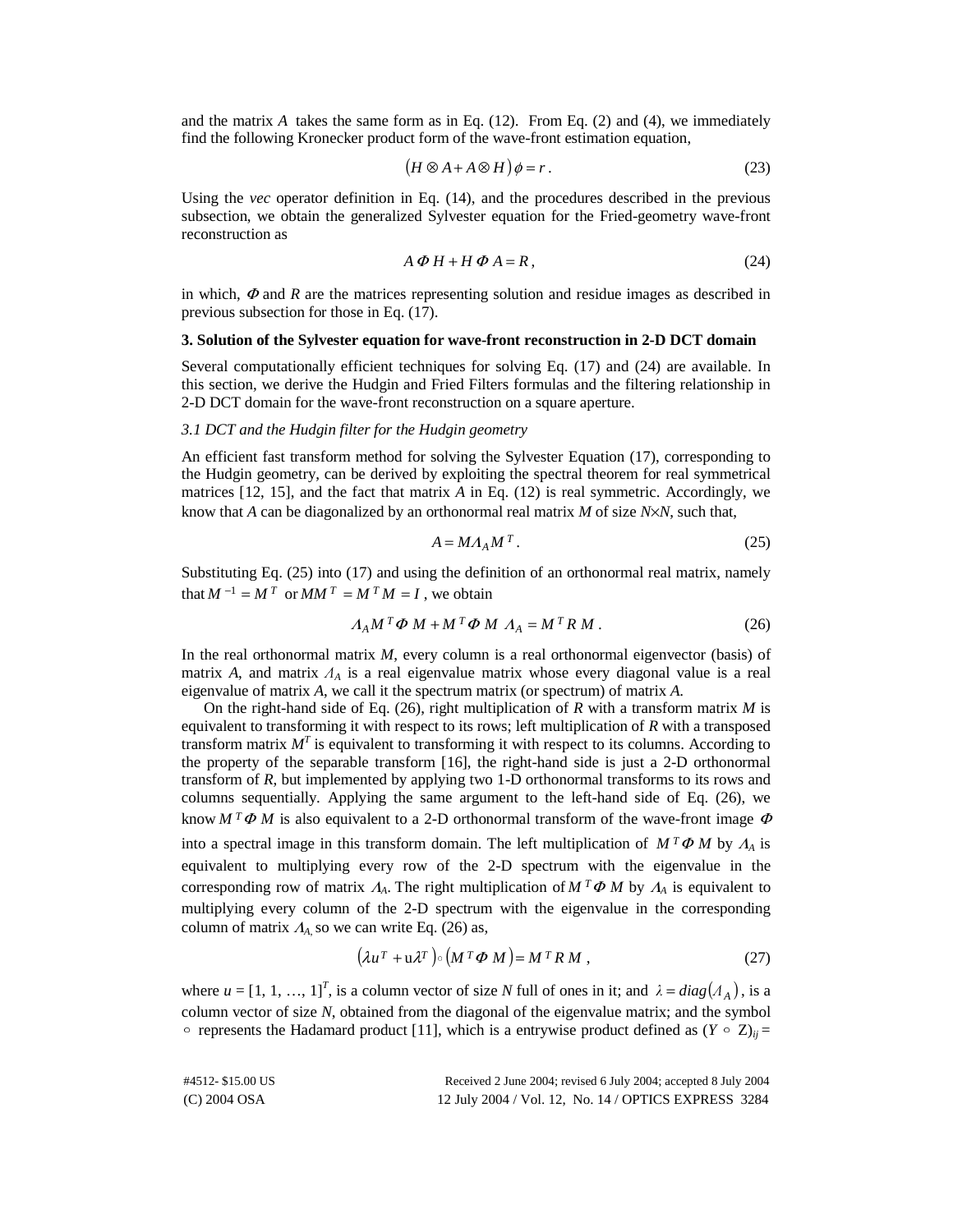$Y_{ij}$ <sup>\*</sup>  $Z_{ij}$  for matrix *Y* and *Z*. We can see from Eq. (27) that its left-hand side is an entrywise multiplication of two matrices. We can solve for  $\Phi$  by first dividing the spectral image  $M^T R M$  by the filter image  $\lambda u^T + u \lambda^T$  entrywisely, and then transform the result back into the original domain by an inverse 2-D orthonormal transform. The solution process is represented by the following equation,

$$
\Phi = M \left( \frac{M^T R M}{\lambda u^T + u \lambda^T} \right) M^T = M \left( \frac{M^T R M}{T^H} \right) M^T.
$$
 (28)

We refer to  $(T^{H})^{-1}$  as the Hudgin filter in a 2-D orthonormal transform domain. In order to solve equation (28), we need to know  $\lambda$  and *M*. From Ref. [16], matrix *A* in Eq. (12) is the inverse of the covariance matrix of the Markov-1 signal when the adjacent correlation coefficient  $\rho$  approaching to 1. However, from physical interpretation, matrix A is also the Laplacian matrix corresponding to the 1-D central second differences, therefore from these two perspectives, we know that matrix *A* can be diagonalized by the 1-D DCT matrix *M,* whose elements are defined as

$$
M_{mn} = \sqrt{\frac{2}{N}} \kappa_m \cos \left[ \frac{m(2n+1)\pi}{2N} \right], (m, n = 0, 1, ..., N-1), \tag{29}
$$

in which,  $\kappa_m = 1/\sqrt{2}$  for  $m = 0$ , otherwise  $\kappa_m = 1$ . This transform matrix is an orthonormal matrix, in which every column vector is an eigenvector of matrix *A*, the eigenvalues correspondingly are defined as

$$
\lambda_m = 4\sin^2\left(\frac{m\pi}{2N}\right), \ (m = 0, 1, ..., N-1), \tag{30}
$$

for the eigenvalue column vector  $\lambda$ . From the above equation, the filter,  $\lambda u^T + u\lambda^T$ , can be rewritten as,

$$
T_{mn}^H = 4 \left[ \sin^2 \left( \frac{m\pi}{2N} \right) + \sin^2 \left( \frac{n\pi}{2N} \right) \right], (m, n = 0, 1, ..., N-1).
$$
 (31)

The 2-D Hudgin filter  $(T^{H})^{-1}$  is obtained using an element-by-element inverse of the filter image  $T_{mn}^H$  in the above equation. Because  $T_{00}^H$  corresponds to the piston mode, we suppress this singular value by assigning a zero value to the corresponding zero frequency component of the 2-D Hudgin filter.

The wave-front reconstruction Eq. (28), describes the following procedure:

- 2-D DCT the right-hand-side image *R* to obtain the spectrum image
- Multiply the spectrum image with the (pre-computed) 2-D Hudgin filter
- Recover the original wave-front by another inverse 2-D DCT transform.

The 2-D DCT transform and its inverse can be implemented using fast methods described in Ref. [16]. According to the principle of separation of variables, we can reduces the 2-D DCT transform to two 1-D DCT transforms, which means that the 2-D DCT transform can be implemented using 1-D FFT with computation cost scales as *O*(*nlogn*) when exploiting the relationship between DCT and DFT described in Ref. [16].

*3.2 DCT and the Fried filter for the Fried geometry* 

| #4512-\$15.00 US | Received 2 June 2004; revised 6 July 2004; accepted 8 July 2004 |
|------------------|-----------------------------------------------------------------|
| $(C)$ 2004 OSA   | 12 July 2004 / Vol. 12, No. 14 / OPTICS EXPRESS 3285            |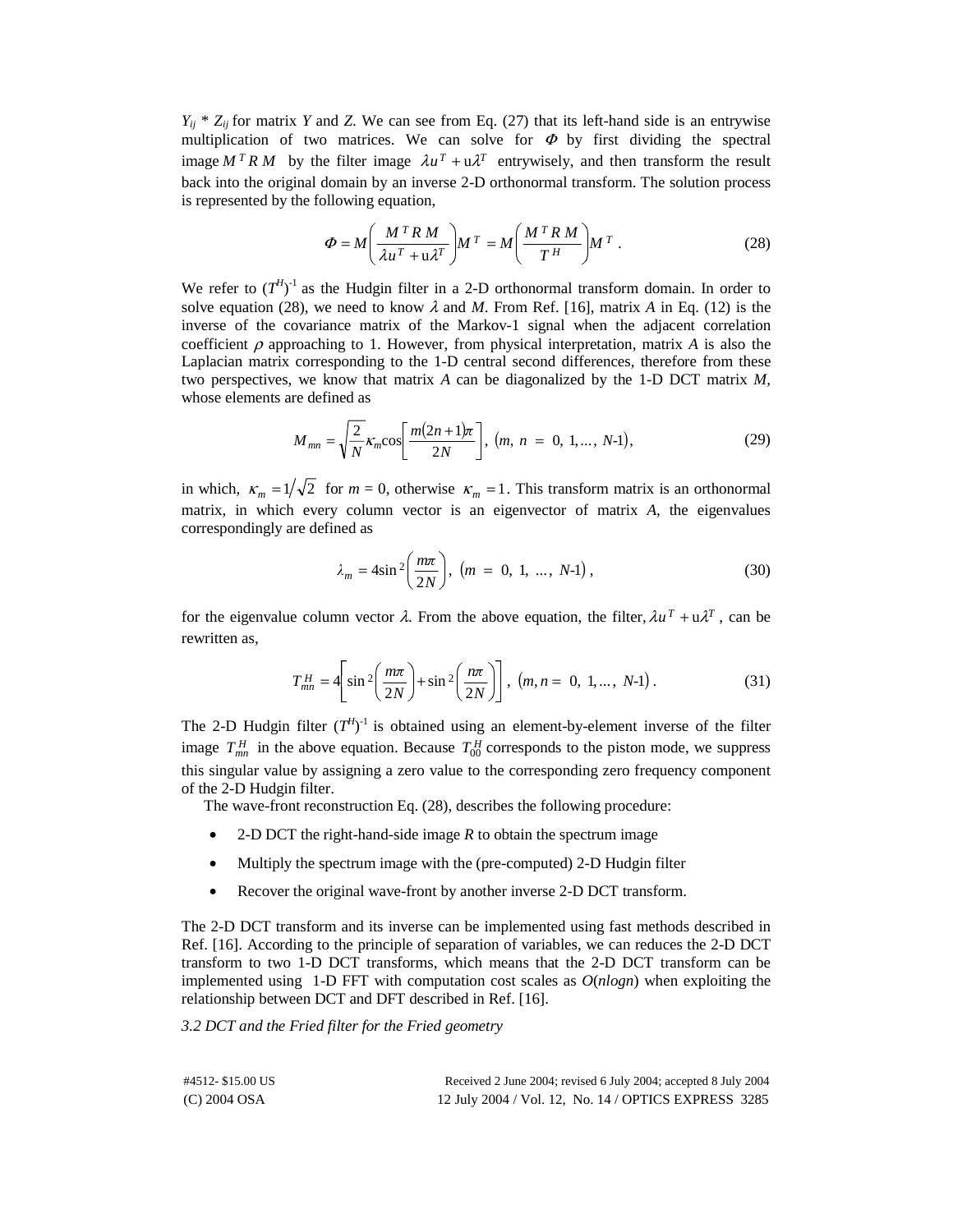For the Fried geometry, there is no exact transform filtering relationship as that obtained for the Hudgin geometry above. Deriving the filtering relationship for Fried-geometry wave-front reconstruction from Eq. (24) is more complex than that for the Hudgin geometry. Because the matrices *A* and *H* don't satisfy the commutative relationship  $AH = HA$ , they can not be diagonalized by the same orthonormal transform matrix. Therefore, we can not find an exact 2-D filtering relationship for the Fried geometry, but an approximate one from the properties of matrix *H*. Matrix *H* can be exactly diagonalized by the following matrix *S*, whose elements are defined as

$$
S_{mn} = \sqrt{\frac{2}{N}} \kappa_m \sin \left[ \frac{(m+1)(2n+1)\pi}{2N} \right], \ (m, n = 0, 1 ... , N-1), \tag{32}
$$

where  $\kappa_m = 1/\sqrt{2}$  for  $m = N-1$ , otherwise  $\kappa_m = 1$ . This orthonormal transform matrix is the 1-D Discrete Sine Transform (DST) matrix [16], while the elements of the eigenvalue vector σ for matrix *H* are

$$
\sigma_m = \cos^2 \left[ \frac{(m+1)\pi}{2N} \right], \ (m = 0, 1, ..., N-1).
$$
 (33)

The above DST matrix and the DCT matrix in Eq. (29) are not commutative, in order to find a filtering relationship as in Eq. (28), we need to compromise the requirement of exact commutative relationship as above. Fortunately, the matrix  $H$  can be approximately diagonalized by the 1-D DCT matrix *M*, which means that we can obtain an approximate filtering relationship for the Fried geometry. The elements of the approximate eigenvalue vector corresponding to 1-D DCT transform matrix *M* are,

$$
\tau_m = \cos^2\left(\frac{m\pi}{2N}\right), \ (m = 0, 1, ..., N-1). \tag{34}
$$

Therefore we can approximately write *H* as

$$
H = M A_H M^T. \tag{35}
$$

Substituting Eq. (25) and (35) into (24), using the same procedures as described in the above subsection for the Hudgin geometry, we can obtain the filtering relationship in the 2-D DCT domain for Fried-geometry wave-front reconstruction,

$$
\Phi = M \left( \frac{M^T RM}{\lambda \tau^T + \tau \lambda^T} \right) M^T . \tag{36}
$$

In 2-D DCT domain, the denominator of the above equation  $\lambda \tau^{T} + \tau \lambda^{T}$  can be rewritten as

$$
T_{mn}^F = 4 \left[ \sin^2 \left( \frac{m\pi}{2N} \right) \cos^2 \left( \frac{n\pi}{2N} \right) + \sin^2 \left( \frac{n\pi}{2N} \right) \cos^2 \left( \frac{m\pi}{2N} \right) \right],
$$
  
(m, n = 0, 1, ..., N-1). (37)

The 2-D Fried filter is obtained using an element by element inverse of the image  $T_{mn}^F$  in the above equation. Because  $T_{00}^F$  and  $T_{N-1N-1}^F$  correspond to the piston and waffle modes respectively, we suppress these singular values by assigning zero values to the corresponding grid points in the 2-D Fried filter.

The wave-front reconstruction for the Fried geometry can be performed using the same procedures described at the end of the last subsection for the Hudgin geometry. The 2-D DCT

| #4512-\$15.00 US | Received 2 June 2004; revised 6 July 2004; accepted 8 July 2004 |
|------------------|-----------------------------------------------------------------|
| $(C)$ 2004 OSA   | 12 July 2004 / Vol. 12, No. 14 / OPTICS EXPRESS 3286            |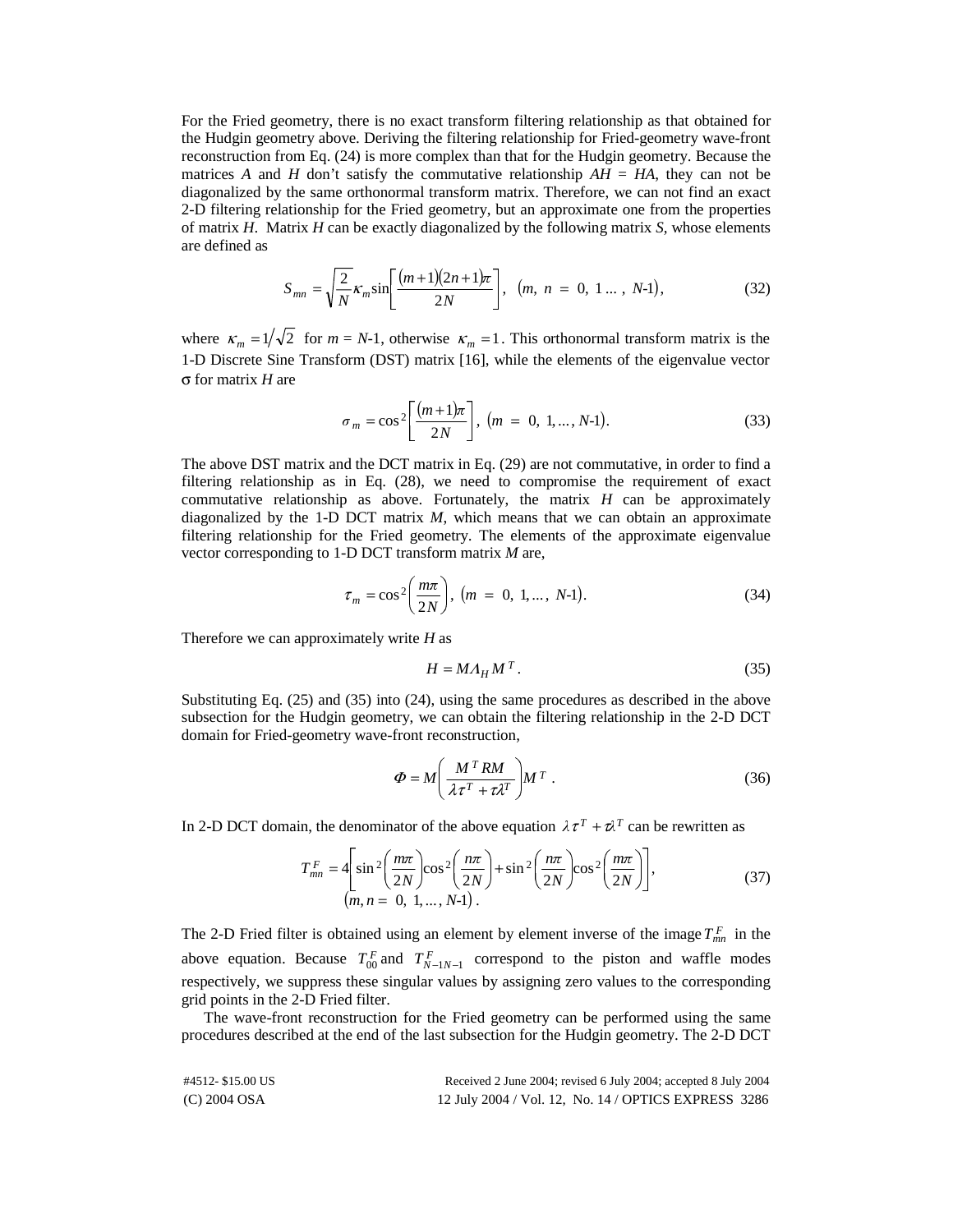inverse filtering can also be combined with a regularization scheme to take into account the prior covariance information of the atmospheric turbulence and the noise of the wave-front slopes measurement. In another work of ours [12], this regularization scheme was discussed and the cost of this filtering method was shown scales as *O*(*n log n*). We will next develop a faster method to solve the Sylvester Equation (17) and (24) for wave-front reconstruction on an annular aperture using the RF algorithm found recently by us.

## **4. RF algorithm**

Most telescope entrance pupils take on an annular shape. Thus, we must in general find ways to solve the wave-front reconstruction problem on an annular aperture. The strategy we adopt here is to embed the desired annular aperture in a square aperture to allow application of standard fast methods for solution of the Sylvester Equation (17) and (24).

The RF algorithm for open-loop wavefront reconstruction is described in the flowchart shown in Fig. 1. In this flowchart,  $x_0$  and  $o_n$  are the initializing solution and null vectors of size *n* respectively; *G* is the gradient matrix generated on an annular aperture using the corresponding annular versions of Eq. (3) and (19) for the Fried geometry, or those of Eq. (3) and (5) for the Hudgin geometry; *A* is the matrix shown in Eq. (12) and it is multiplied with the solution image  $\Phi_k$  on a square aperture for the Hudgin geometry; the matrix *W* is an annular mask image which multiplies entrywisely with the solution image  $\Phi_k$  to transform it back into the annular aperture; the symbol  $|| \cdot ||$  represents the  $\ell_2$  norm operator;  $\varepsilon$  is the relative error and  $k_{\text{max}}$  is the maximum iteration number, specified for the convergence. In the imbedding step, the Sylvester equation from Eq. (17) is used for the Hudgin-geometry wavefront reconstruction on a square aperture. For convenience of discussions, we repeat it here,

$$
A\Phi_k + \Phi_k A = R_k \tag{38}
$$

This imbedding step in the RF algorithm also serves to accelerate the convergence rate for the iterative solution process. In this step, first convert the residue vector  $r_k$  to a residue image  $R_k$ ; and then using the following ADI method to obtain the solution update image  $\Phi_k$  from the above equation; and then convert it back to a vector  $\phi_k$ . In the iterative solution process, we can directly update the solution vector  $x_k$  using  $\phi_{k-1}$  or update it with  $\alpha_k$  and vector  $p_k$  using the conjugate gradient (CG) procedure. However, for the wavefront reconstructor test purpose, we update the new residue vector using  $b_k$  and the current solution estimation  $x_k$  in this study,

$$
r_k = b_k - Cx_k \t\t(39)
$$

where  $b_k = G^T s_k$ , and  $s_k$  is the current phase slope vector; and  $C = G^T G$  is a matrix acting on an annular aperture; and  $x_k$  is the current solution estimation. This residue update step is different from the CG method used elsewhere [6-7]. For closed-loop wavefront reconstruction, we should use  $r_k = b_k$  instead of Eq. (39) in the RF algorithm, and  $s_k$  is generated using the optical phase output after phase compensation. The new imbedding strategy permits the fast methods designed for the Hudgin-geometry wave-front reconstruction on a square aperture to be used with the Fried-geometry wave-front reconstruction problem on an annular aperture.

#### **5. ADI method for the RF algorithm**

## *5.1 ADI method for the imbedding step*

If matrix *A* is a nonsingular matrix, the Sylvester Equation (38) can usually be exactly solved using the BS method [14], which uses the Householder and QR transformations [15]. The BS method requires matrix *A* in Eq. (38) to be a nonsingular matrix, therefore before using it, we need to regularize the singular matrix *A* using an identity matrix scaled down with a small coefficient, taking into account of the signal to noise ratio (SNR) in the slopes measurement.

| #4512-\$15.00 US | Received 2 June 2004; revised 6 July 2004; accepted 8 July 2004 |
|------------------|-----------------------------------------------------------------|
| $(C)$ 2004 OSA   | 12 July 2004 / Vol. 12, No. 14 / OPTICS EXPRESS 3287            |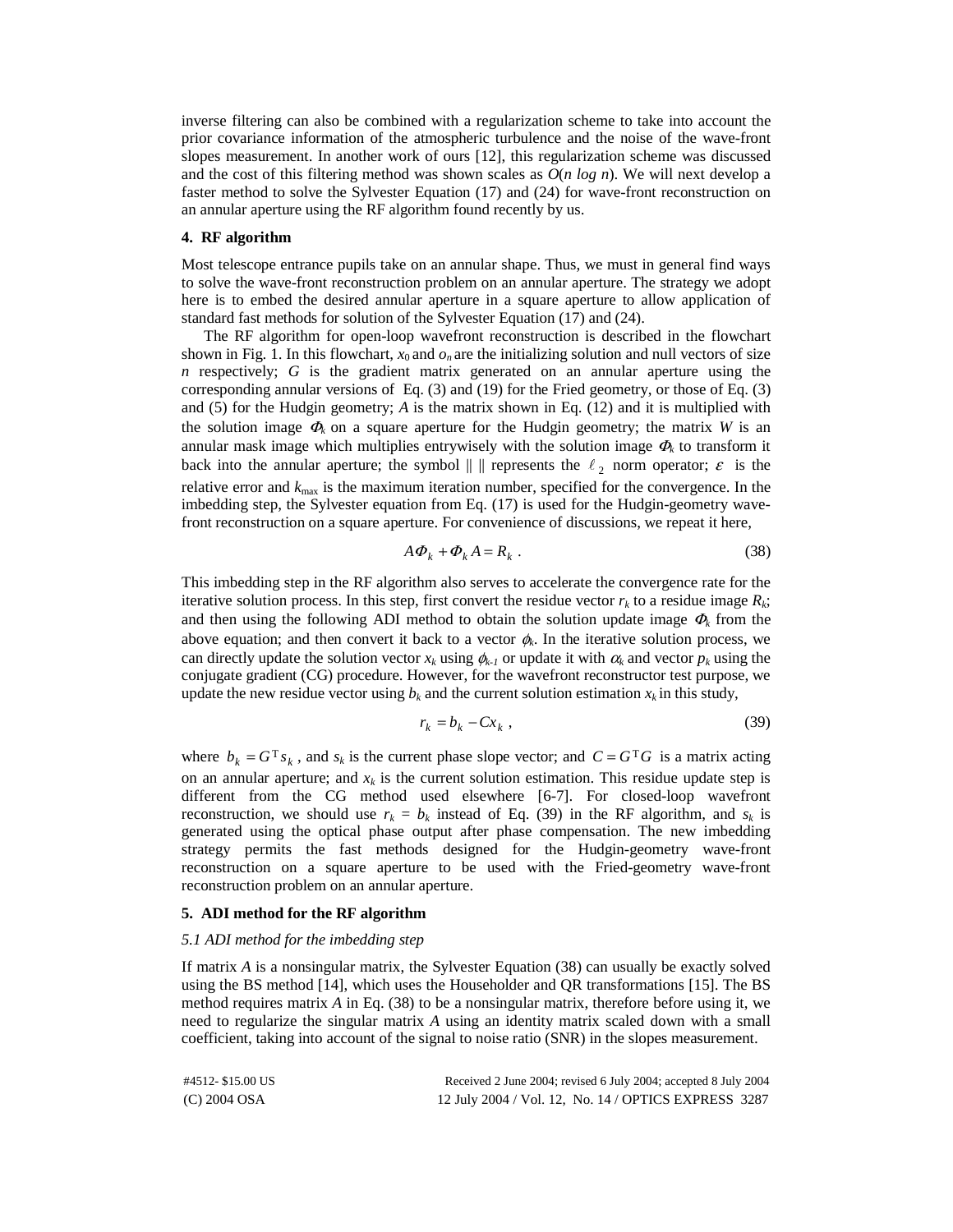

Fig. 1. Flowchart for the RF in which the preconditioning solution step is solved through the Sylvester equation to accelerate the convergence rate of the iterative process.

This regularization procedure changes the condition of the matrix *A* into a nonsingular matrix. The computation cost of the BS method scales as  $O(n^{3/2})$ . Another efficient method for solving the Sylvester Equation (38) is the ADI method [13]. We use this method for wave-front method when applied to Eq. (38) is described by the following two iterative equations,

$$
(A + \rho_j I)\phi_k^{j-1/2} = R_k - \phi_k^{j-1}(A - \rho_j I),
$$
\n(40)

(C) 2004 OSA 12 July 2004 / Vol. 12, No. 14 / OPTICS EXPRESS 3288 #4512- \$15.00 US Received 2 June 2004; revised 6 July 2004; accepted 8 July 2004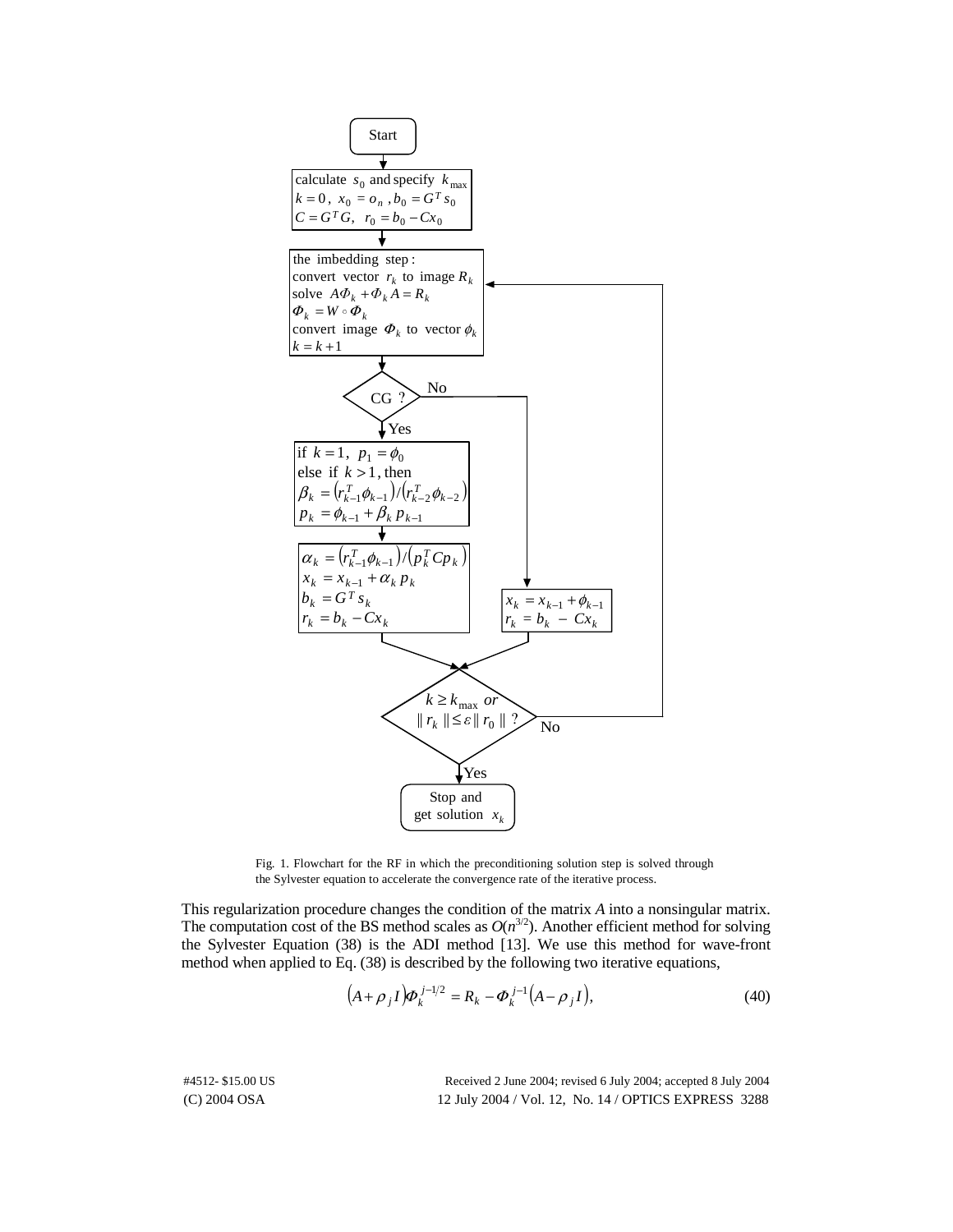$$
\boldsymbol{\varPhi}_k^j(A+\rho_j I) = \boldsymbol{R}_k - (A-\rho_j I)\boldsymbol{\varPhi}_k^{j-1/2} \ . \tag{41}
$$

In these two equations,  $\rho_i$  is an optimal parameter. To accelerate the convergence rate of the iterative solution process, it is adjusted to a different value for each iteration step *j*, where  $j =$ 1, 2, …, *J*, where *J* is the total ADI iteration number. Because the iterative ADI method is used in the imbedding step of the RF algorithm, which is also an iterative process, therefore two iterative loops are involved in the RF algorithm. To solve the above two iterative ADI equations, we need to first determine the optimum parameter  $\rho_i$  and the total iteration number *J*, then solve the tridiagonal systems of Eq. (40) and (41) for every iteration step *j* iteratively until the total iteration number *J* is reached. The parameter  $\rho_i$  and *J* are determined by solving the ADI minimax problem [13], which is discussed in next subsection. The tridiagonal equation solver is addressed in Subsection 5.3.

## *5.2 The ADI minimax problem*

We use similar numerical technique exploited in Ref. [13] to determine the optimum parameter  $\rho_i$  and the total iteration number *J* for the ADI method. The procedures are described as follows. From Eq. (30), we can see that the spectrum of matrix *A* is real positive when excluding its singular spectrum (m = 0), therefore the  $\alpha$  parameter in the definition of elliptic function [13] is zero for the case here, and only limited field of the positive real axis  $[\vec{\omega}_a, \vec{\omega}_b]$  is required to consider for the ADI minimax problem. For the finite number of spectrum modes from  $m =1$  to  $N-1$ , we define the minimum and maximum spectrum bounds  $\overline{\omega}_a$  and  $\overline{\omega}_b$  as follows,

$$
\begin{aligned}\n\varpi_a &= 4\sin^2\left(\frac{\pi}{2N}\right), \\
\varpi_b &= 4\sin^2\left[\frac{(N-1)\pi}{2N}\right].\n\end{aligned}
$$
\n(42)

The ADI parameters  $\rho_i$  and *J* are found using the following procedures. First defining a parameter *h* as,

$$
h = \frac{1}{2} \left( \frac{\varpi_a}{\varpi_b} + \frac{\varpi_b}{\varpi_a} \right),\tag{43}
$$

and then because  $h \geq 1$ , defining

$$
g' = \frac{1}{h + \sqrt{h^2 - 1}},
$$
  
 
$$
g = \sqrt{1 - g'^2}.
$$
 (44)

The approximation for the total ADI iteration number is given by

$$
J = \frac{\ln \frac{4}{\varepsilon} \ln \frac{4}{g'}}{\pi^2}.
$$
 (45)

The optimal parameter  $\rho_i$  is given by

$$
\rho_j = \sqrt{\frac{\omega_a \omega_b}{g'}} \operatorname{dn}(v_j, g), (j = 1, 2, ..., J), \tag{46}
$$

(C) 2004 OSA 12 July 2004 / Vol. 12, No. 14 / OPTICS EXPRESS 3289 #4512- \$15.00 US Received 2 June 2004; revised 6 July 2004; accepted 8 July 2004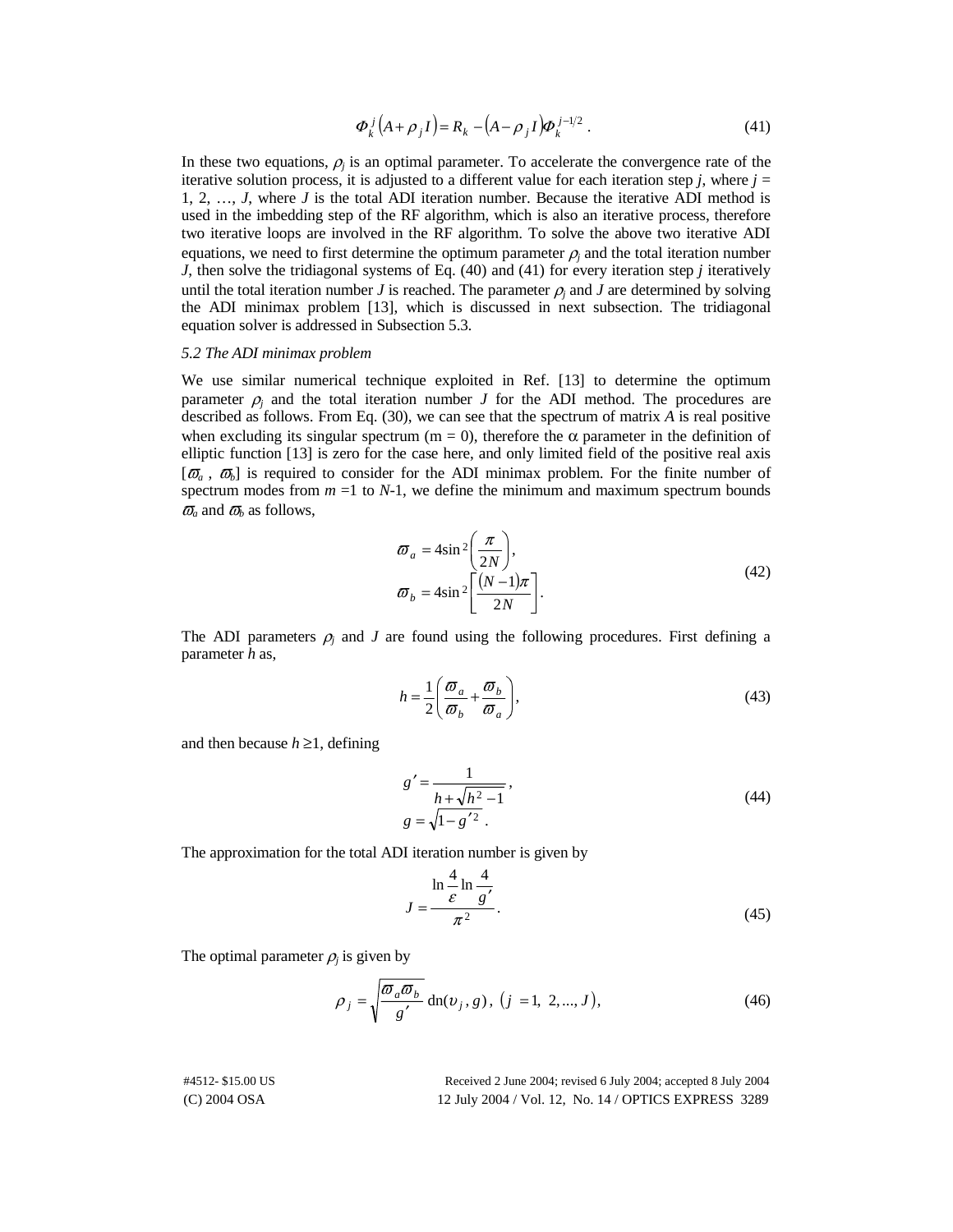where  $dn(v_j, g)$  is defined as

$$
dn(v_j, g) = \frac{2q^{v_j/2} (1 + q^{1-v_j} + q^{1+v_j})}{(1 + 2q)(1 + q)}, (v_j \ge 0.5),
$$
  
\n
$$
dn(v_j, g) = \frac{g'}{dn(v_{J-j+1}, g)}, (v_j < 0.5),
$$
\n(47)

where  $v_j$  and *q* are defined as,

$$
v_j = \frac{2j-1}{2J},
$$
  
\n
$$
q = \left(\frac{g'}{4}\right)^2 \left(1 + \frac{g'^2}{2}\right).
$$
\n(48)

# *5.3 The tridiagonal solver*

To solve Eq. (40), we separate its right-hand side residue matrix and its left-hand side solution matrix into *N* columns respectively. In this way, the problem is changed to solving *N* independent tridiagonal equations of the following form,

$$
Qx = d \tag{49}
$$

where *Q* is a tridiagonal matrix of order *N*, shown as follows,

$$
Q = \begin{bmatrix} a_1 & f_1 \\ c_2 & a_2 & f_2 \\ & \ddots & \ddots & \ddots \\ & & c_{N-1} & a_{N-1} & f_{N-1} \\ & & & c_N & a_N \end{bmatrix} .
$$
 (50)

The tridiagonal matrix  $Q$  can be decomposed as  $Q = LU$  with the LU decomposition method, where *L* is a lower bidiagonal matrix and *U* is an upper bidiagonal matrix shown as in the following two equations,

$$
L = \begin{bmatrix} 1 & & & & \\ l_2 & 1 & & & \\ & & \ddots & & \\ & & l_{N-1} & 1 & \\ & & & l_N & 1 \end{bmatrix},
$$
(51)  

$$
U = \begin{bmatrix} u_1 & f_1 & & & \\ & u_2 & f_2 & & \\ & & \ddots & & \\ & & & u_{N-1} & f_{N-1} \\ & & & & u_N \end{bmatrix}.
$$
(52)

The unknown value for  $l_i$  and  $u_i$  is computed using the following iteration equations,

$$
u1 = a1,\n li = ci/ui,\n ui = ai - lifi-1,\n (i = 2, 3, ..., N).
$$
\n(53)

Let  $y = Ux$ , we can solve  $Ly = d$  first using the following forward substitution equations,

| #4512-\$15.00 US | Received 2 June 2004; revised 6 July 2004; accepted 8 July 2004 |
|------------------|-----------------------------------------------------------------|
| $(C)$ 2004 OSA   | 12 July 2004 / Vol. 12, No. 14 / OPTICS EXPRESS 3290            |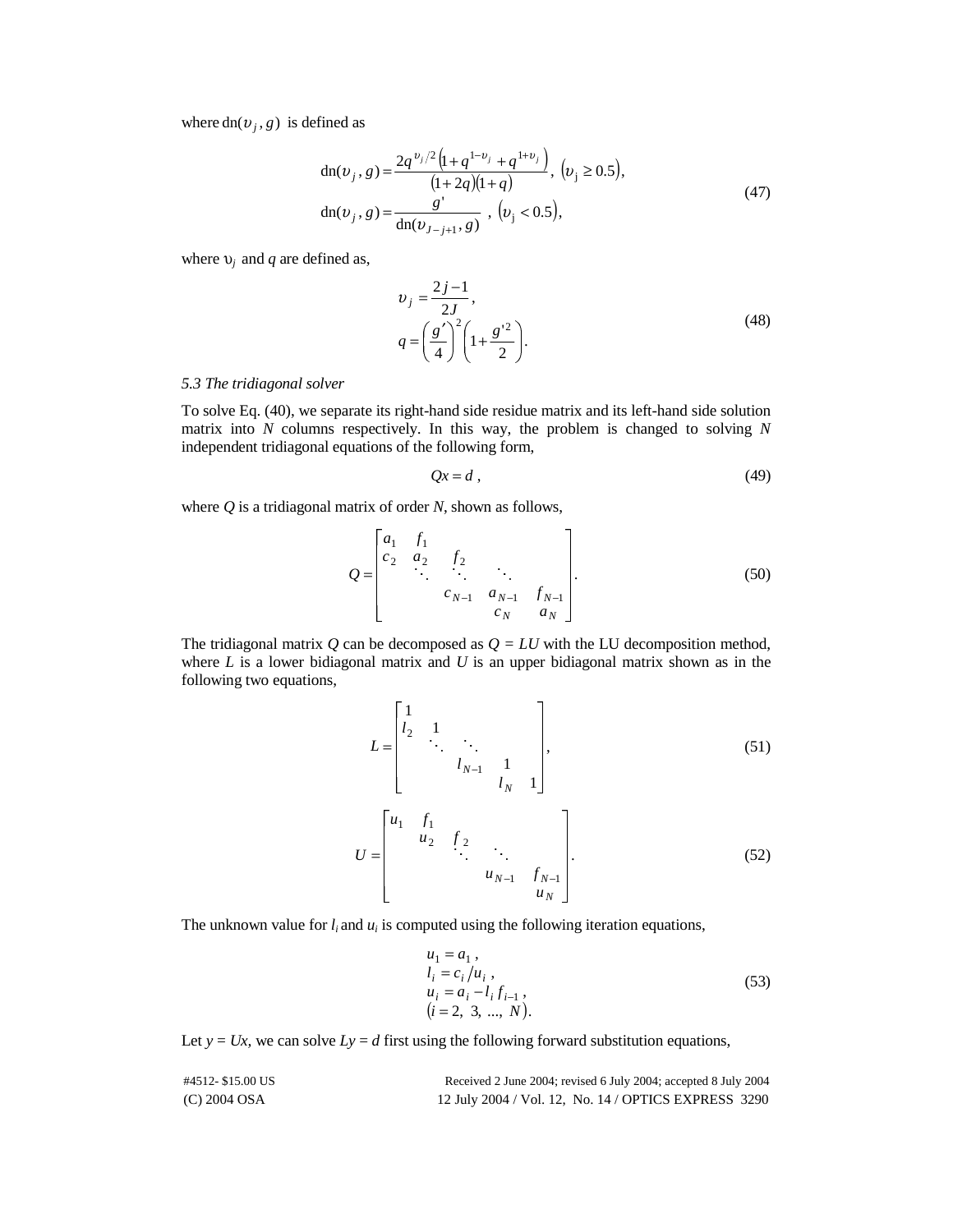$$
y_1 = d_1 ,\n y_i = d_i - l_i y_{i-1} ,\n (i = 2,3,..., N),
$$
\n(54)

and then solving *x* using the following backward substitution equations ,

$$
x_N = y_N/u_N, \n x_i = (y_i - x_{i+1}f_i)/u_i, \n (i = N-1, N-2, ..., 1).
$$
\n(55)

After solving this tridiagonal equation for multiple right-hand side columns, we obtain the intermediate solution image by assembling all the solution columns together. Eq. (41) is solved using the same technique after transpose operations on its two sides are performed.

# *5.4 Computation complexity of the ADI method for the RF algorithm*

We analyze the computation complexity of solving <sup>Φ</sup>*k* using the ADI iterative equations (40) and (41). We need to solve Eq. (40) first. On the right-hand sides of Eq. (40), because the matrix  $A - \rho_i I$  is a tridiagonal sparse matrix, 3*n* multiplications and *n* additions are required for every iteration *i*, where  $n = N^2$ , is the total number of the sampling grid for the solution image. We decompose the matrix equation (40) into multiple tridiagonal equations. For one of right-hand side vectors, and one of the solution vectors, Eq. (40) is reduced to the form of Eq. (49). Therefore its computation complexity can be analyzed using Eq. (49). Because the upper diagonal and lower diagonal elements of matrix  $A + \rho_i I$  are all value 1, and correspond to the *f* and *c* elements in Eq. (50) respectively, therefore we save *N* multiplication in the substitution process shown in Eq. (53) and (55). If we precompute the  $l_i$  and  $u_i$  value, then only 2*N* multiplications and 2*N* additions are required to solve Eq. (54) and (55) for this reduced tridiagonal equations, but we have *N* independent right hand-side column vectors, so totally we need only 2*n* multiplications and 2*n* additions to solve Eq. (40). Next we need to perform a transpose operation on two sides of Eq. (41), and then using the same procedure used for Eq. (40), we can solve *N* independent systems of tridiagonal equations. Thus in all, we need 10*n* multiplications and 6*n* additions and some overhead computation for the matrix transpose for every ADI iteration step *j.* The computation cost to complete the ADI iterations scales as 10*Jn*, where *J* is the total number of the ADI iterations in the imbedding step. Because it takes approximately 15*n* multiplications to update the solution when using a CG procedure and to calculate the residue vector, and about 5*n* to do that when not using a CG procedure for every recursive iteration step *k*, so the total operation complexity for the recursive algorithm is about  $10JKn + 16Kn$ , and  $10JKn + 6Kn$  when also including the masking operation using the mask *W*. This computation complexity estimation neither considers the overhead computation resulting from the matrix transpose operation nor the vector to image conversion and vice versa. If considering these factors, the computation complexity should be larger than this estimation. But for single processor, the transpose and conversion operation are memory access processes, the computation time for these operations is determined by the speed of memory access processes. The transpose operation permits solving the tridiagonal equation along the row direction of the right-hand side image sequentially after solving along its column direction. In Eq. (40) and (41), if we separate the right-hand side residue matrix and its left-hand side solution matrix into *N* columns respectively and then solve *N* independent tridiagonal equations for these columns, so the solution speed is can be accelerate *N* times if we use *N* processors at the same time. If the wavefront reconstruction is conducted in this way, we could use a one-dimensional mask for the masking step in the imbedding procedure, so the vector to matrix conversion and vice versa is not required, because now  $\Phi_k$  is just  $\phi_k$ , and in the solution and residue update procedure, the vectors are reduced to small vectors corresponding to one column of the whole image rather to the whole image, therefore the

(C) 2004 OSA 12 July 2004 / Vol. 12, No. 14 / OPTICS EXPRESS 3291 #4512- \$15.00 US Received 2 June 2004; revised 6 July 2004; accepted 8 July 2004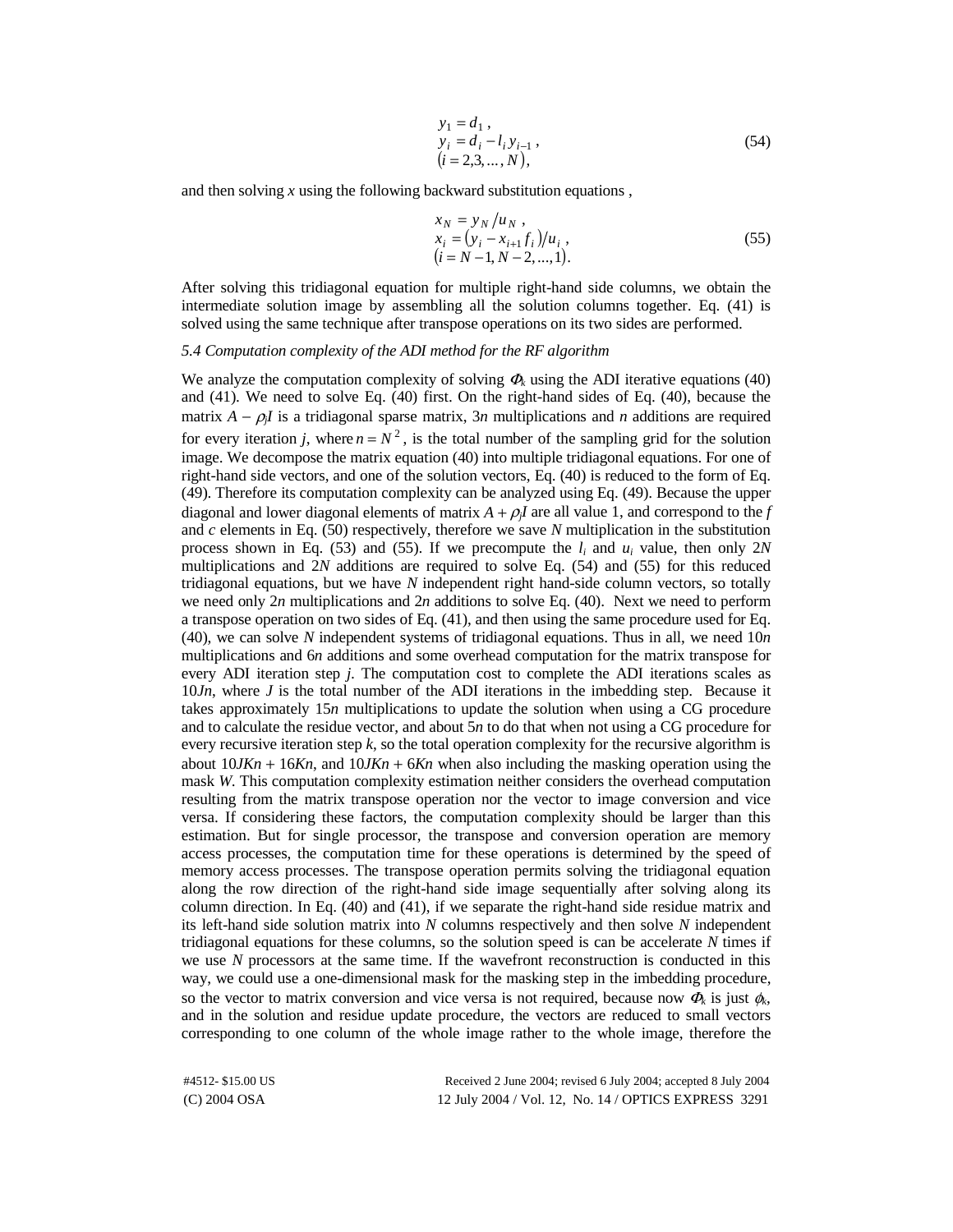operation count complexity of the RF algorithm can reduce to  $O(n^{1/2})$  when the ADI method is used in its imbedding step. However, the complexity analysis is complicated by the transpose operations involved in the ADI iterative solution process, because the time for matrix transpose operation is determined by the memory access patterns for a single processor computer, and also by the communication speed between the multiprocessors for multiprocessors computer. Therefore, the final effective computation complexity should be between  $O(n^{1/2})$  and  $O(n)$  depending on what kind of computer architectures is used.

# **6. Performance metrics**

We introduce the residue phase error (RPE) and the relative total root mean squared (RMS) error as the performance metrics to quantify the performance of various wave-front reconstruction algorithms. The definitions are the same as that in Ref. [12] for convenience of comparing with the results there. For every iteration step of the RF algorithm, the RPE is defined as

$$
e_r = w_0 \cdot * [e - (v_1^T e)v_1], \tag{56}
$$

where  $w_0$  is the annular pupil plane masking vector converted from the annular pupil mask,  $v_1$ is the piston mode vector, *e* is the phase error vector for the estimation defined as  $e = \hat{x} - x$ , where  $\hat{x}$  is the reconstructed wave-front phase for every temporal step and *x* is the original input wave-front phase. The RMS and total RMS error are defined using RPE defined in Eq. (56) as shown in the following two equations,

$$
RMS = (e_r \cdot * e_r)^{1/2},\tag{57}
$$

$$
TRMS = \left[\frac{1}{n}e_r^T e_r\right]^{1/2},\tag{58}
$$

where the symbol .\* represents the component-wise product of two vectors, and *n* is the total number of sub-apertures on the annular solution aperture. From TRMS, the relative (e.g. fractional) TRMS error is defined as

$$
rTRMS = \left[\frac{e_r^T e_r}{x^T x}\right]^{1/2}.
$$
\n(59)

As defined in Eq. (56), RPE is a vector, but it is typically converted into an image when used as a performance metric. When we study the convergence rate of the RF algorithms, we will use rTRMS as the performance metric.

#### **7. Simulations and discussions**

Performance of our wavefront reconstruction algorithm, when applied in the single-conjugate AO system in an optical telescope, can be modeled using Monte Carlo simulations. The original wave-front was generated using the subharmonics method $^{17}$  and considering the von Karman power spectrum of the optical turbulence. The wave-front phase difference vector corresponding to the centroid measurements of the Shack-Hartmann wave-front sensor is generated using annular-aperture version of Eq. (1), (3) and (19) as described in Section 4 for the Fried geometry. The Gaussian noise is added to the simulated wave-front slope to produce varying levels of subaperture slope SNR. We will apply the BS method to the regularized Sylvester equation, and then the ADI method to the non-regularized Sylvester equation in the imbedding step of the RF algorithm, and then will compare their performance using both the RPE and the rTRMS performance metrics. For wave-front reconstruction simulations, the

(C) 2004 OSA 12 July 2004 / Vol. 12, No. 14 / OPTICS EXPRESS 3292 #4512- \$15.00 US Received 2 June 2004; revised 6 July 2004; accepted 8 July 2004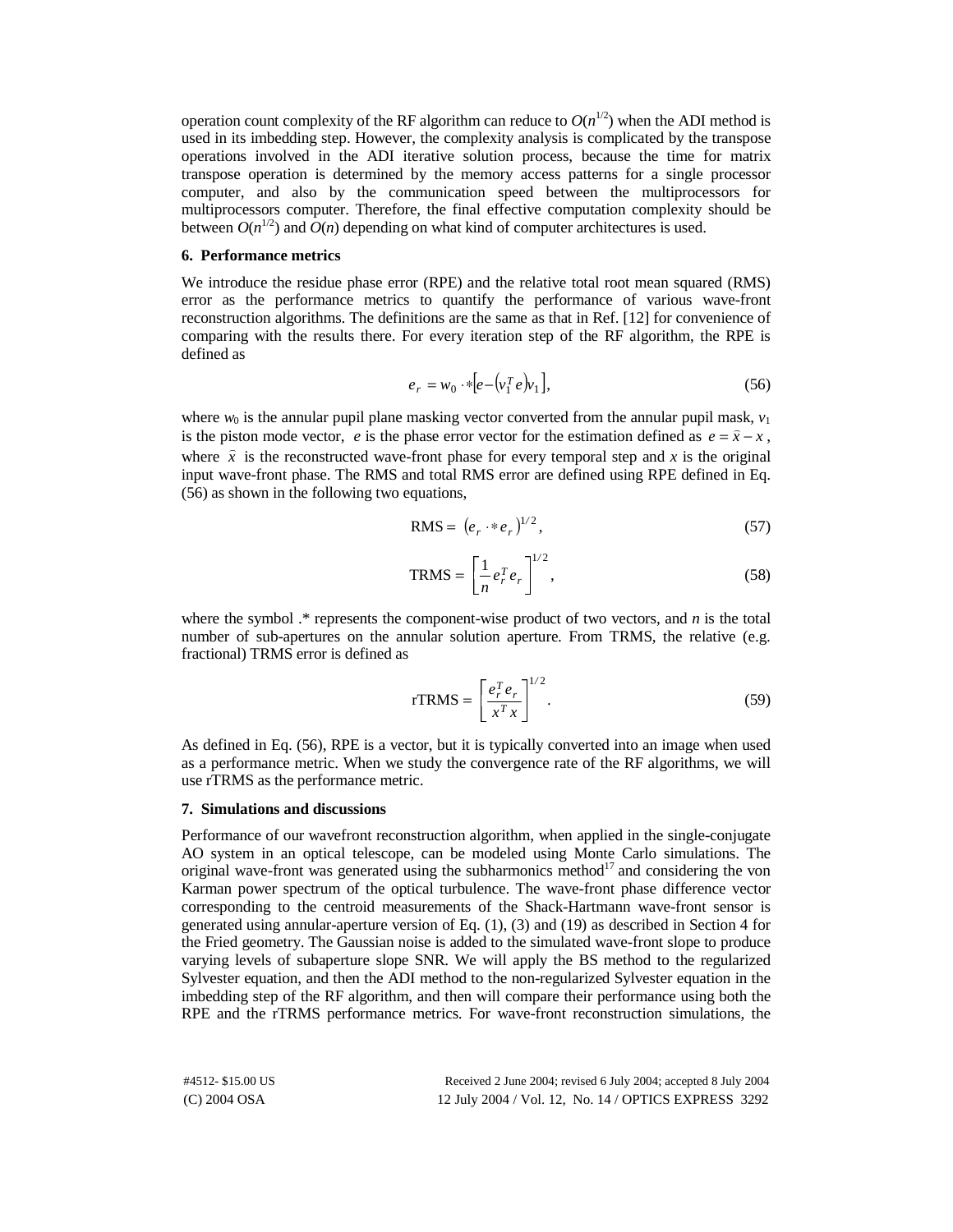vector  $b_k$  in Eq. (39) for every iteration step of the RF algorithm is only required to be fixed to the original constant vector  $b_0$ , which is equal to  $G<sup>T</sup> s_0$ .

Numerical simulations were performed for a telescope having a 17 meters diameter annular aperture. The Shack-Hartmann wave-front sensor adopted has subaperture diameter of  $r_0/3$ , when mapped back onto the telescope entrance pupil, where  $r_0$  is the Fried coherence length, and takes 0.2 meter in our simulations. This results in an annular pupil with 48816 sub-apertures. We embed this annular aperture in the square-aperture sampling grid of dimension 255x255 for all the simulations. The typical phase screen generated for these simulations is shown in Fig. 2. The piston mode is already removed from this phase screen, so it can act as the initial RPE image for the iterative solution process.



Fig. 2. Annular wave-front phase screen embedded in a 255x255 size square-aperture sampling grid. The colormap is shown in radians.

To use the ADI method in the RF algorithm, the ADI minimax problem needs to be solved first. In our simulations, the expected rTRMS error lower bound  $\varepsilon$  is taken to be  $5x10^{-4}$  and N = 255, using the ADI minimax procedures described in Subsection 5.2, the *J* parmeter we obtained is 11, and the  $\rho_j$  we obtained are shown in table 1.

|  | j 1 2 3 4 5 6 7 8 9 10 11                                                                                                                                                                                                                    |  |  |  |  |
|--|----------------------------------------------------------------------------------------------------------------------------------------------------------------------------------------------------------------------------------------------|--|--|--|--|
|  | $\rho_j$ 3.50 1.58 5.74 2.02 7.05 2.46 8.61 3.01 1.06 3.83 1.73<br>$\times 10^{-1}$ $\times 10^{-1}$ $\times 10^{-2}$ $\times 10^{-2}$ $\times 10^{-3}$ $\times 10^{-3}$ $\times 10^{-3}$ $\times 10^{-3}$ $\times 10^{-4}$ $\times 10^{-4}$ |  |  |  |  |

Table 1. The  $\rho_j$  parameter for the ADI method when  $\varepsilon = 5x10^{-4}$  and  $N = 255$ 

For the convenience of discussion, we use the notation RFCG and RFD respectively for the RF algorithm with a CG procedure and the RF algorithm used directly without a CG procedure. The convergence rate curve of the rTRMS error for RFCG algorithm, using the BS and the ADI methods to solve the Sylvester equation in the imbedding step and when SNR of the wave-front slope are 2, 8, 32, 128, respectively, are shown together in Fig. 3. From it, we can see that the convergence rates of the rTRMS error defined as in Eq. (59) are similar for these two methods. After a few iterations the curves converge. The RPE vector define as in Eq. (56) for the  $50<sup>th</sup>$  step are converted to images and shown in Fig. 4, for wave-front reconstruction using RFCG algorithm, and with the imbedding precondtioning step done by the ADI method, for the case of subaperture slope SNR equal to 2, 8, 32 and 128. The

(C) 2004 OSA 12 July 2004 / Vol. 12, No. 14 / OPTICS EXPRESS 3293 #4512- \$15.00 US Received 2 June 2004; revised 6 July 2004; accepted 8 July 2004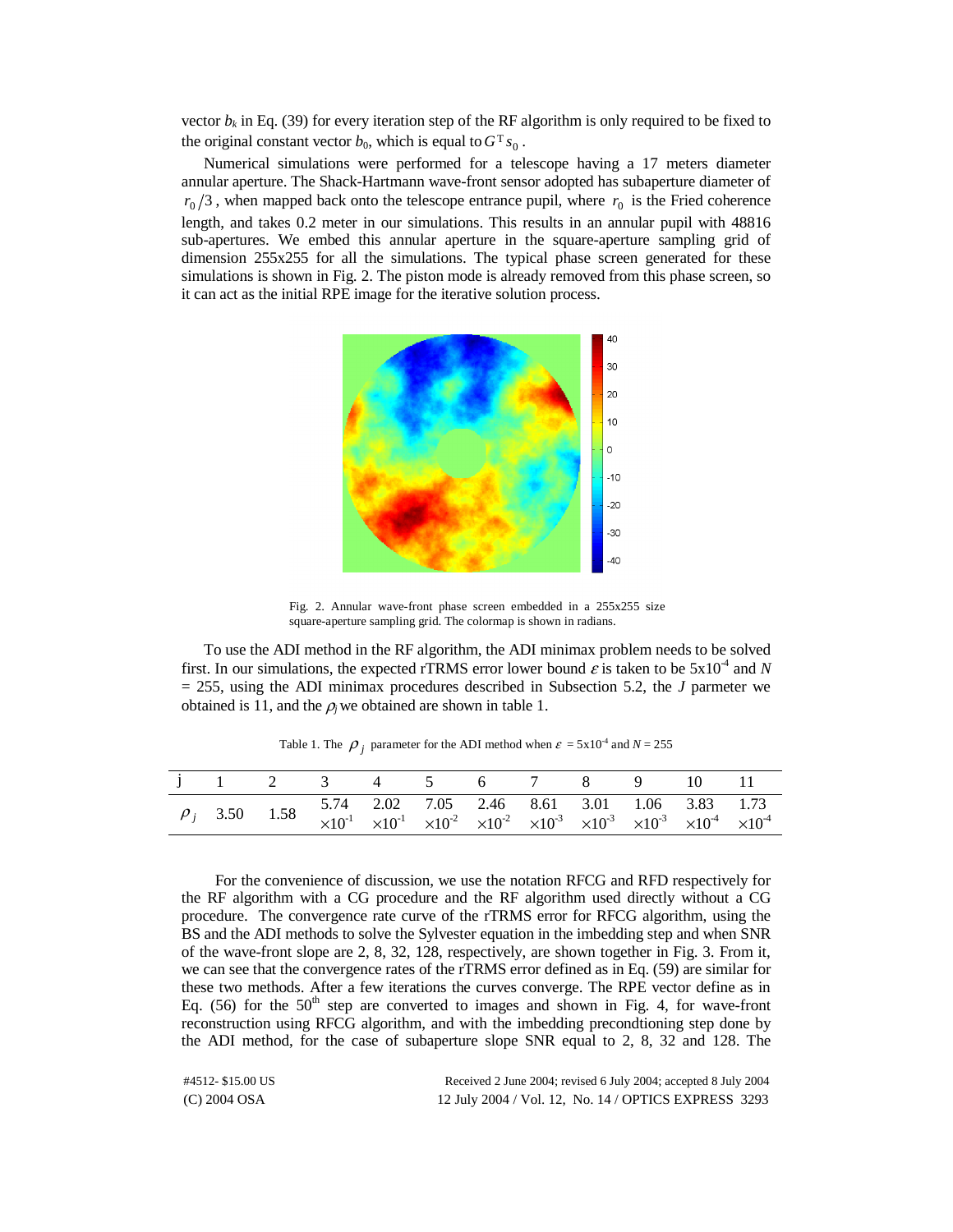corresponding results for the RPE and rTRMS error performance when the RFD algorithm is used are shown in Fig. 5 and 6 under the same conditions.



Fig. 3. Comparison of the rTRMS performance of the RFCG algorithm for the Fried geometry, when the imbedding step is solved using the ADI and BS methods respectively. The subaperture slope SNR is equal to 2, 8, 32 and 128, respectively, for both methods from top curves to bottom ones.

We can see from Fig. 3 and 5 that the RFCG algorithm converges fast for all SNR cases, but the RFD algorithm converges fast only for the cases of SNR less than 30. It starts to slow down when SNR is larger than 30 in the simulation conditions that has just been described. From Fig. 4 and 6 we can see that the RPE performance after 50 iterations is similar for both the RFCG and the RFD algorithms when SNR less than 30. The RPE performance for the RFD algorithm becomes inferior to the RFCG method around the boundary region with SNR equal to 128, so we infer the slow convergence rate in Fig. 5 as due to the error introduced around the boundary of the aperture. From Fig. 4 and 6, we also can see the minimum and the maximum limit values of the RPE images decrease when SNR increases.

From our experience, *J* is usually a number smaller than 15 for the case of *N*≤1024, and  $\varepsilon \ge 5x10^{-4}$ , which is the rTRMS range that can be achieved when SNR≤200 for the slopes measurements. Thus when we solve the Sylvester equation in the imbedding step using the ADI method, the RFCG algorithm has a computation cost of less than 166*Kn* plus that of both the matrix transposition and the vector-image inter-conversion operations. The RFD algorithm has a computational cost of less than 156*Kn* for this situation. Therefore the RFCG algorithm should be a competitive algorithm for real time implementations in future extreme AO and multi-conjugate AO systems and the RFD algorithm should also perform well when SNR for the subaperture slopes is low.

We have also completed simulations for wavefront reconstruction when applying the Hudgin filtering in the 2-D DCT domain, as discussed in Subsection 3.1, to the imbedding step of the RF algorithm. The results obtained are similar to those shown in Fig. 3 and 4 when the same simulation conditions are used, so are not included here. Additional results using a regularization scheme for the wave-front reconstruction are presented in another publication [12].

(C) 2004 OSA 12 July 2004 / Vol. 12, No. 14 / OPTICS EXPRESS 3294 #4512- \$15.00 US Received 2 June 2004; revised 6 July 2004; accepted 8 July 2004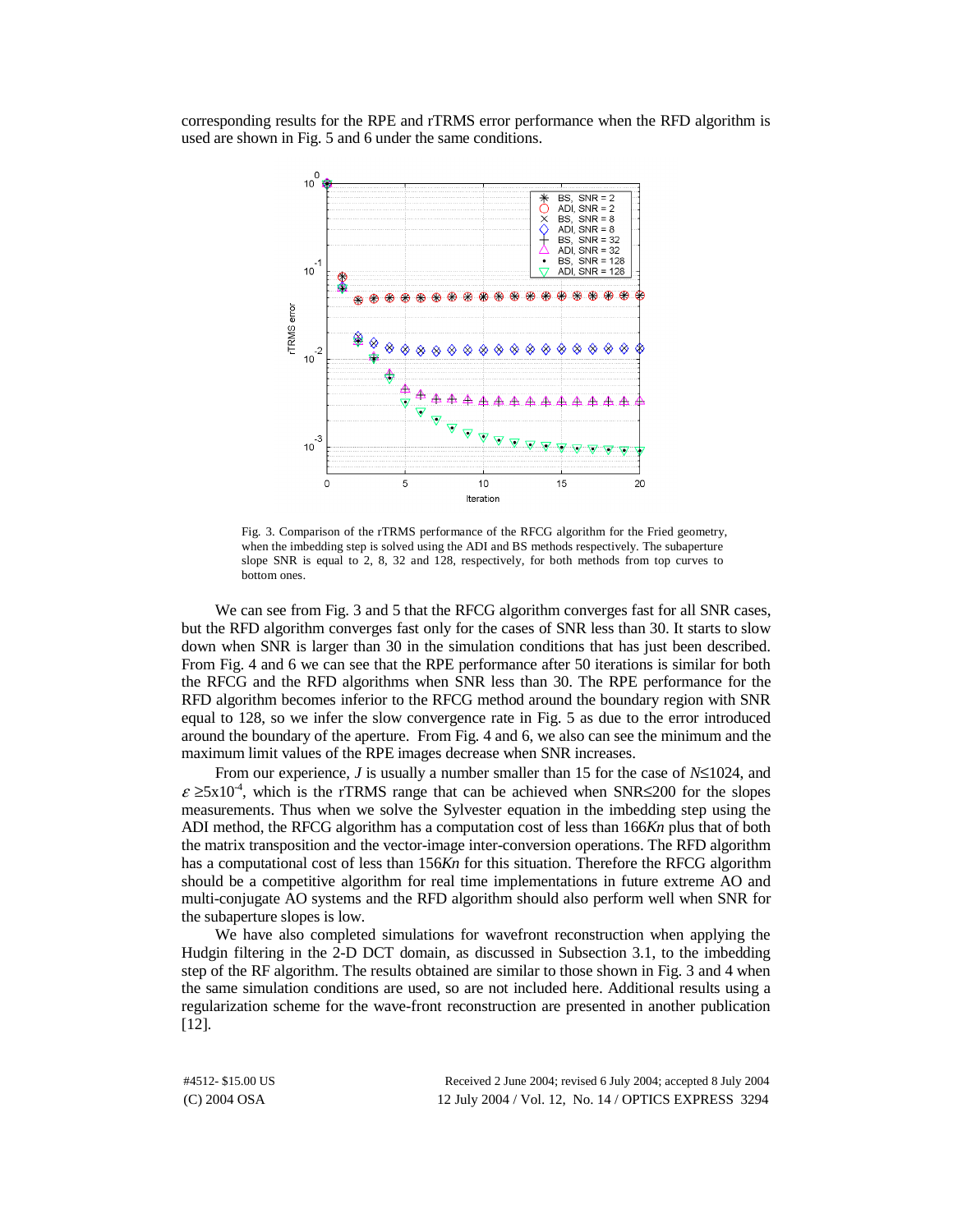

Fig. 4. RPE (in radians) after 50 iterations when solving the wave-front reconstruction for the Fried geometry using the RFCG algorithm, and the imbedding step is solved using the ADI method. The wave-front reconstruction is done in a 255x255 sized sampling grids and the subaperture slope SNR is equal to 2, 8, 32 and 128 for the RPE in image (a), (b), (c) and (d), respectively.



Fig. 5. Comparison of the rTRMS performance of the RFD algorithm for the Fried geometry, when the imbedding step is solved using the ADI and BS methods respectively. The subaperture slope SNR is equal to 2, 8, 32 and 128, respectively, for both methods from top curves to bottom ones.

(C) 2004 OSA 12 July 2004 / Vol. 12, No. 14 / OPTICS EXPRESS 3295 #4512- \$15.00 US Received 2 June 2004; revised 6 July 2004; accepted 8 July 2004